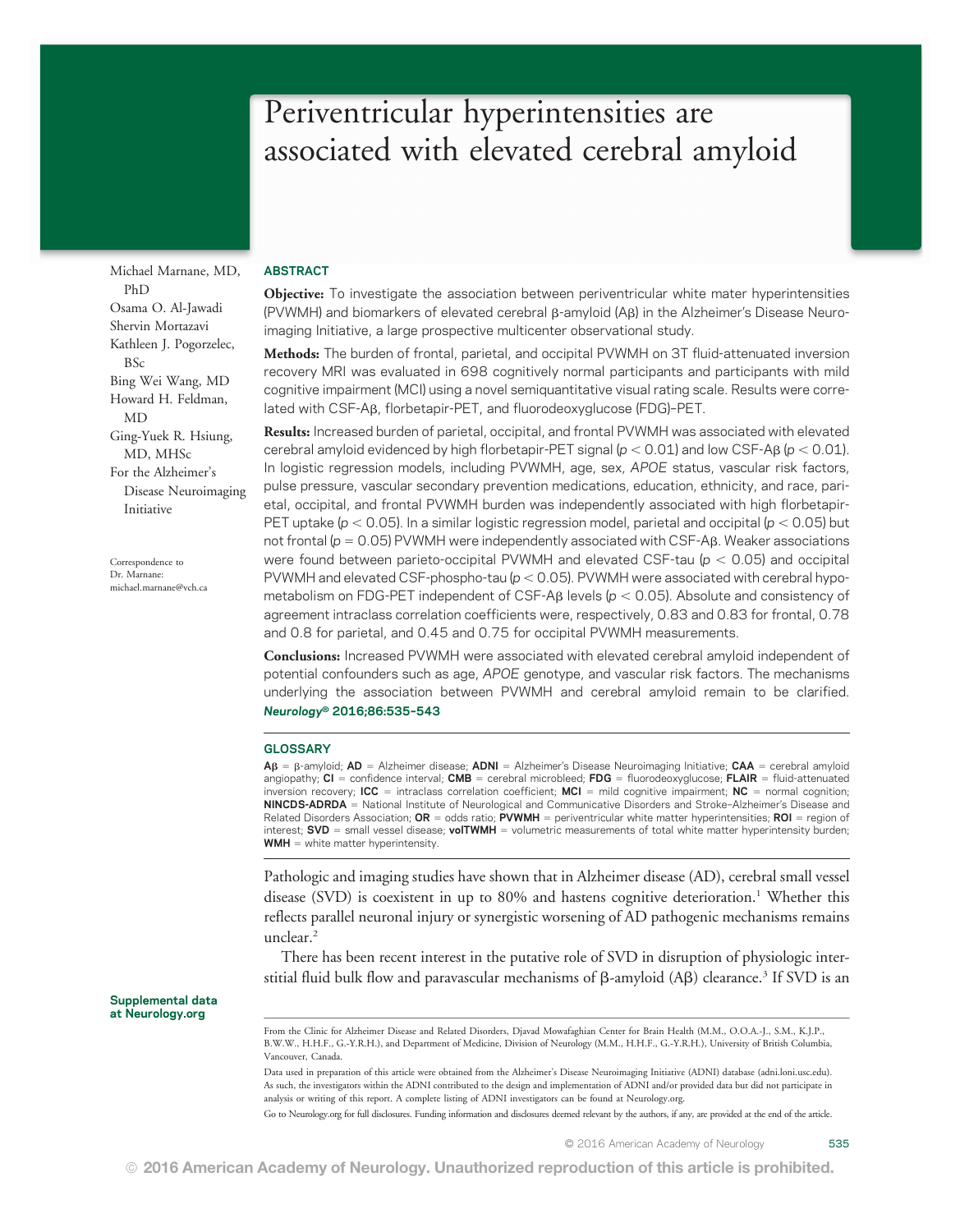important driver of the cortical  $\text{A}\beta$  accumulation that occurs in AD, it would be expected that injury to arteries in the cortical area would be prominent. Cerebral amyloid angiopathy (CAA) and arteriosclerosis are the main causes of cortical arterial injury and result in luminal narrowing and tortuosity.4 The periventricular area is the deepest tissue supplied by cortical arteries and therefore potentially vulnerable to pathologies that damage cortical arteries and promote distal hypoperfusion.<sup>5</sup> The etiology of periventricular white matter hyperintensities (PVWMH) remains unclear and may be multifactorial including hypoperfusion, blood–brain barrier leakage, inflammation, degeneration, and amyloidosis.<sup>6</sup> PVWMH have recently been shown to develop by acute infarction adjacent to older lesions with extension occurring proximally towards the cortical surface favoring cortical arterial disease and hypoperfusion as an important cause.<sup>7,8</sup>

We hypothesized that measuring PVWMH burden would provide a quantitative measure of cortical arterial disease and facilitate exploration of associations with cerebral amyloid deposition. Therefore, in the Alzheimer's Disease Neuroimaging Initiative (ADNI) cohort, we investigated the association between CSF and PET markers of elevated  $AB$  and PVWMH.

METHODS Overall study design and population. MRI and PET, clinical, neuropsychological, and APOE genotype data used in this article were downloaded from the ADNI online repository on August 1, 2015 ([www.adni.loni.usc.edu](http://www.adni.loni.usc.edu)). All downloaded clinical data were interpreted by a study physician (see appendix e-1 on the Neurology® Web site at [Neurology.org\)](http://neurology.org/lookup/doi/10.1212/WNL.0000000000002352). ADNI was launched in 2003 as a public–private partnership, led by Michael W. Weiner, MD. The primary goal was to study serial MRI, PET, clinical, neuropsychological, and other biomarker data in normal cognition (NC), mild cognitive impairment (MCI), and early AD to improve future clinical trial design (see [www.adni-info.org\)](http://www.adni-info.org). Patients were recruited from over 50 centers across North America. Individuals enrolled in ADNI with NC or MCI, for whom clinical, fluid-attenuated inversion recovery (FLAIR) 3T MRI, and CSF-Aß or florbetapir-PET data were available were included in the current study (appendix e-1).

MRI acquisition and PVWMH quantification. A standardized multisequence MRI protocol was used at participating ADNI sites.<sup>9</sup> The FLAIR images of an initial 210 randomly selected participants with MCI were evaluated using commonly applied visual rating scales for global white matter hyperintensity burden (table e-1). Based on the results, a novel PVWMH rating scale was developed (appendix e-1). A single rater (O.O.A.-J.) trained in the described semiquantitative visual rating scale and blinded to CSF and PET data rated all cases. To assess the validity and reproducibility of the rating method, a second experienced rater (M.M.) independently evaluated 30 randomly selected cases for PVWMH blinded to previous rating and CSF and PET data.

Frontal and parietal PVWMH were quantified by measuring the length of the furthest extent of signal abnormality extending out from the frontal or parietal ventricular horn tip (figure 1, appendix e-1, figure e-1). Occipital PVWMH burden can be difficult to estimate using a single measurement line on axial MRI slices due to the complex and variable 3D geometry of the occipital ventricular extensions. We therefore developed a semiquantitative visual rating scale to estimate burden of occipital PVWMH (figure 1, appendix e-1).

Data for estimates of whole brain white mater hyperintensity (WMH) using a previously reported volumetric analysis method were downloaded from the ADNI Web site.10

PET acquisition and image analysis. Fluorine-18 florbetapir-PET was used to estimate cerebral amyloid load. A native-space MRI was segmented and parcellated to create a summary cortical gray matter region of interest (ROI) for elevated amyloid including frontal, anterior/posterior cingulate, lateral temporal, and lateral parietal cortex subregions. A reference unaffected ROI was also defined in the cerebellum. These were coregistered with florbetapir-PET data to calculate mean cortical and reference region uptakes. A cortical summary measurement for florbetapir-PET was generated by dividing the cortical by cerebellar values (sumROI-amyloid). A sumROIamyloid cutoff of 1.11, using this method, is equivalent to the upper 95% confidence interval (CI) above the mean of a group of young normal controls and was used to define florbetapir-PET positive and negative cases in this and other studies.<sup>11</sup>

Fluroine-18 fluorodeoxyglucose PET (FDG-PET) was performed according to standardized protocols.12 Pre-defined ROIs cited in other FDG-PET studies comparing AD, MCI, and participants with normal cognition were used for this analysis, which included coordinates for the most hypometabolic regions in AD. These subregions included the angular, inferior temporal, and posterior cingulate gyri and were combined (sumROI-FDG) to investigate for FDG-PET hypometabolism as described in previous studies.13 The sumROI-FDG, sumROI-amyloid, and subregion uptake measurements were downloaded from the ADNI online repository.

CSF analysis. CSF analysis for AB, tau, and phospho-tau in the ADNI study was performed at a central laboratory at the University of Pennsylvania. Never before thawed aliquots collected at participating sites were analyzed using the xMAP Luminex platform and Innogenetics (Ghent, Belgium)/ Fujirebio (Malvern, PA) AlzBio3 immunoassay kits.14 A CSF-Aß threshold of 192 pg/mL was used to define CSF-Aß positive and negative cases. Standard CSF-tau and CSFphospho-tau thresholds for defining AD were also used.<sup>14</sup>

Statistical analysis. The distribution of data was assessed using the Shapiro-Wilk test. The demographic, clinical, and genetic data described in table 1 were compared between groups using 2-sample Student  $t$  test or Wilcoxon rank-sum for interval or ordinal data, respectively, and the  $\chi^2$  or Fisher exact test were used for categorical data. Frontal and parietal PVWMH measurements were scalar; therefore, associations with CSF and PET biomarkers and volumetric WMH analyses were evaluated using Student  $t$  test and Pearson correlation coefficient  $(r)$  as appropriate. For ordinal scales, including occipital PVWMH grade, the Wilcoxon rank-sum and Spearman rank correlation  $coefficient (p)$  were used. Interrater reliability was estimated using single-measures intraclass correlation coefficients (ICC)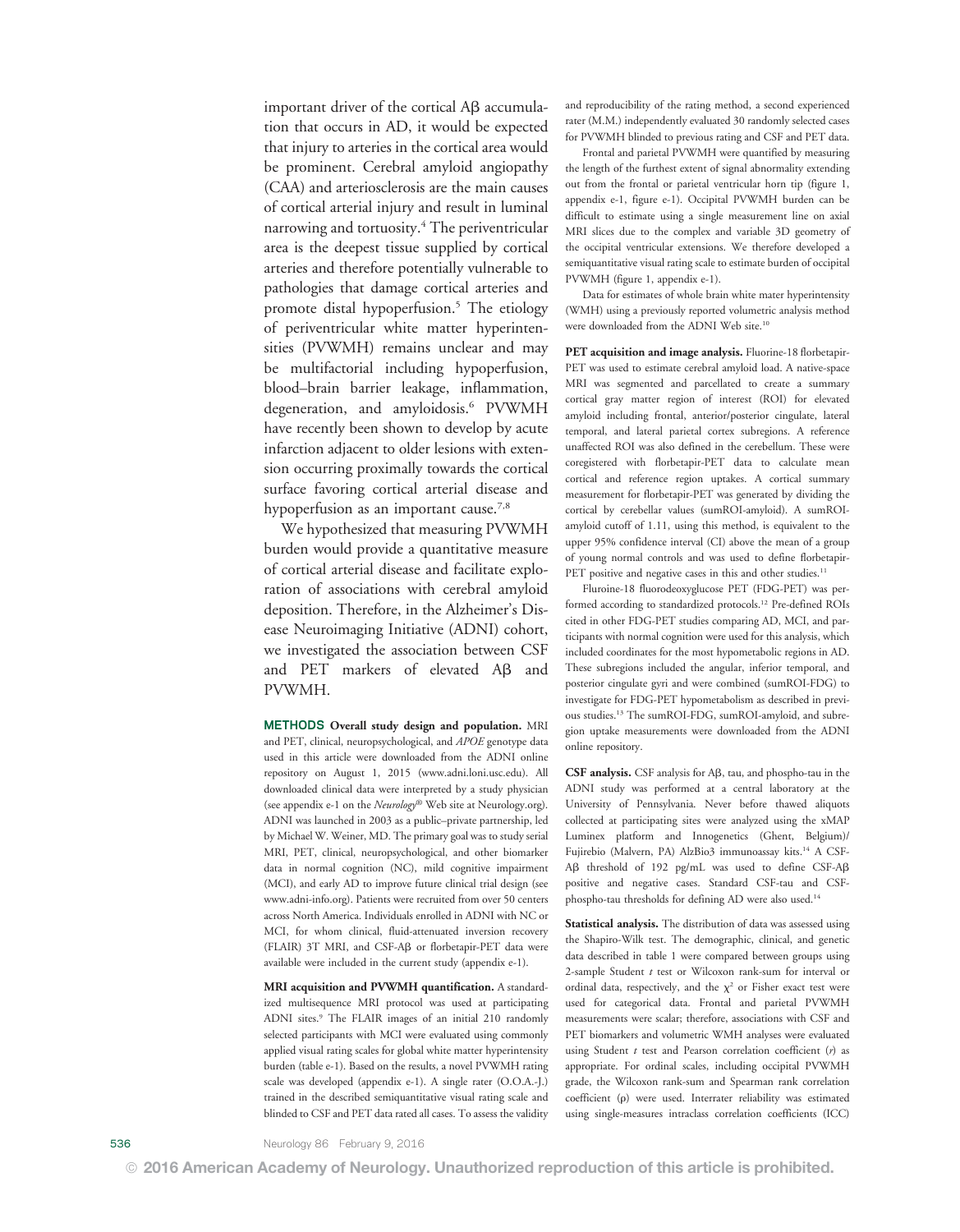

Figure 1 Examples of periventricular white matter hyperintensities (PVWMH)

Grade 0 (A) = no PVWMH; grade 1 (B) = PVWMH present but not extending to deep sulcal cortex; grade  $2$  (C) = PVWMH extending to deep sulcal cortex but not into a gyrus; grade  $3(D) = PVWMH$  extending into a gyrus but not reaching superficial gyral cortex in 1 gyrus; grade 4 (E) = PVWMH extending to superficial gyral cortex in 1 gyrus; grade 5 (F) = PVWMH extending to superficial gyral cortex in 2 gyri; grade 6 (G, H) = PVWMH extending to superficial gyral cortex in 3 or more gyri. Frontal periventricular hyperintensities measurement (green line in I) and parietal periventricular hyperintensities measurement (green line in J) are displayed.

for both absolute and consistency of agreement using a 2-way random-effects model.15 Logistic regression models were used to estimate the marginal effect of predictors on dichotomized CSF and PET biomarkers. Linear regression models were used to estimate the effect of predictors on continuous FDG-PET data. All tests were 2-sided with a significance threshold set at  $p < 0.05$ . Analyses were performed using Stata version 13.0 (College Station, TX).

Standard protocol approvals, registrations, and patient consents. Procedures were approved by an institutional ethical standards committee on human experimentation at each center. Written informed consent was obtained from all study participants or their guardians.

RESULTS Baseline characteristics. A total of 698 participants (263 NC and 435 MCI) were identified who met eligibility criteria. Results for the combined group are reported unless otherwise stated. Baseline demographic, clinical, neuropsychometric test, and genotype data are described in table 1 dichotomized according to a  $CSF-AB$  threshold of 192 pg/mL. Those with  $CSF-AB \leq 192$  pg/mL were older, had lower baseline Mini-Mental State Examination and Montreal Cognitive Assessment scores, were more likely to be taking cholinesterase inhibitors or memantine and lipid-lowering medication, were more likely to have an APOE ε3/ε4 or ε4/ε4 genotype, and were less likely to have an APOE e3/e2 or e2/e2 genotype. Vascular risk factors did not differ between the groups. Baseline characteristics of the cohort dichotomized according to regional PVWMH burden are described in table e-2.

Interrater reliability for rating of PVWMH. Absolute and consistency of agreement ICCs were, respectively, 0.83 (CI 0.68–0.92) and 0.83 (0.67–0.91) for frontal, 0.78 (0.57–0.89) and 0.8 (0.62–0.9) for parietal, and 0.45 (0.1–0.78) and 0.75 (0.53–0.87) for occipital PVWMH measurements.

Association of PVWMH with florbetapir-PET. Table 2 outlines the proportion of parietal, occipital, and frontal PVWMH by quartile or grade and their association with biomarkers of elevated amyloid. Parietal PVWMH burden was greater in florbetapir-PETpositive compared to florbetapir-PET-negative participants (mean parietal PVWMH measurement 7.5 mm [ $\pm$ 5.3 mm] vs 5.3 mm [ $\pm$ 4.8 mm],  $p$  < 0.0001). Parietal PVWMH correlated with increased florbetapir-PET uptake in the sumROI-amyloid ( $r =$ 0.18,  $p < 0.0001$ ) and the lateral parietal subregion  $(r = 0.19, p \le 0.0001)$ . In a logistic regression model including parietal PVWMH, age, sex, APOE status, vascular risk factors, pulse pressure, vascular secondary prevention medications, education, ethnicity, and race, parietal PVWMH burden was independently associated with florbetapir-PET positivity (odds ratio [OR] 1.09 [95% CI 1.05-1.13],  $p < 0.001$ ,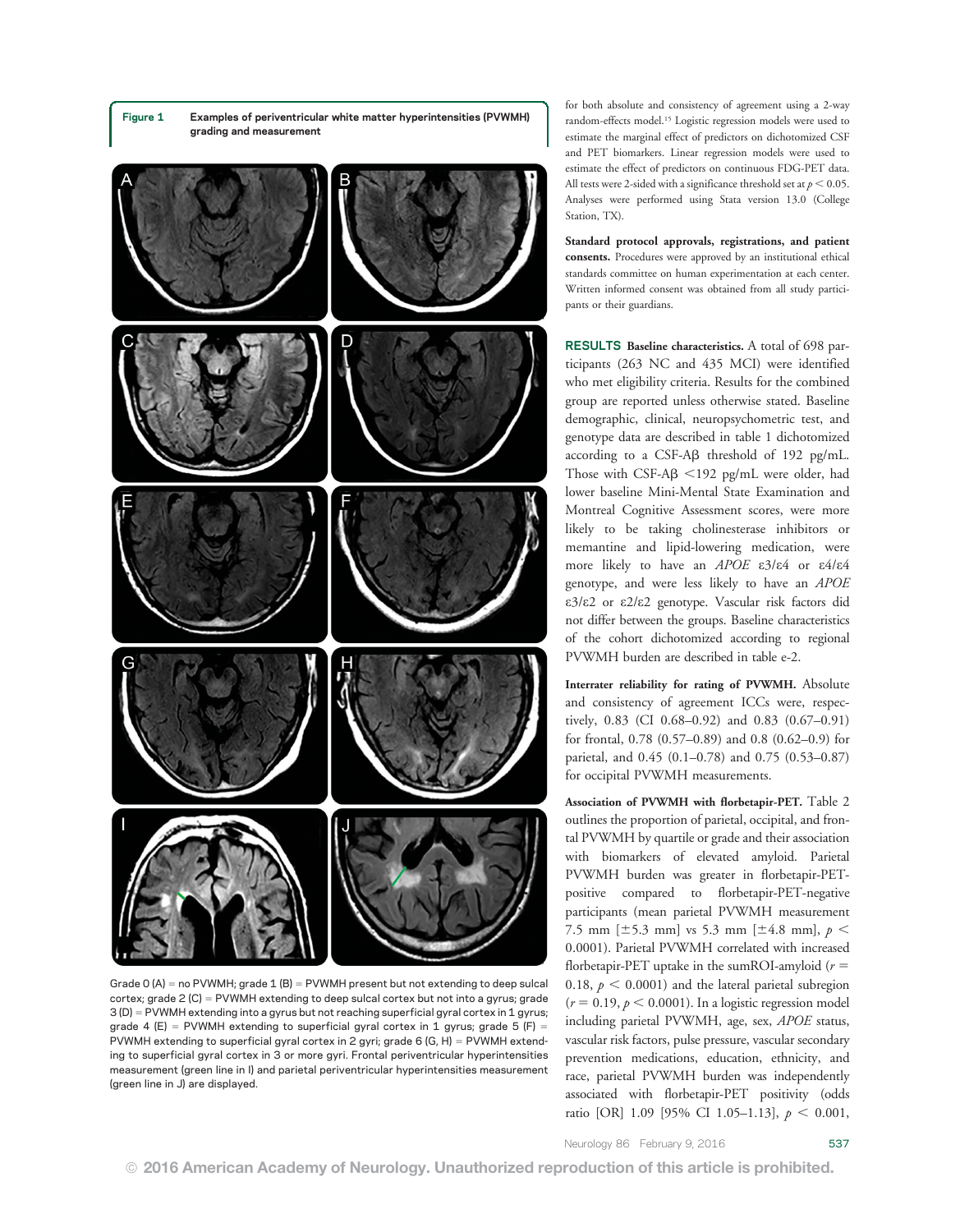| Table 1                            | Baseline characteristics of the combined ADNI cognitively normal and<br>mild cognitive impairment cohort dichotomized by CSF-AB levels |                                                 |                                                     |            |
|------------------------------------|----------------------------------------------------------------------------------------------------------------------------------------|-------------------------------------------------|-----------------------------------------------------|------------|
|                                    |                                                                                                                                        | $CSF-AB$ positive<br>(<192 pg/mL,<br>$n = 376a$ | $CSF-AB$ negative<br>(≥192 pg/mL,<br>$n = 295)^{a}$ | p          |
| Age, y                             |                                                                                                                                        | $73.1 \pm 6.9$                                  | $70.5 \pm 6.8$                                      | $<$ 0.0001 |
| Female                             |                                                                                                                                        | 47.1 (177)                                      | 50.5 (149)                                          | 0.38       |
|                                    | Hispanic or Latino ethnicity <sup>a</sup>                                                                                              | 2.9(11)                                         | 4.8(14)                                             | 0.22       |
| Race other than white <sup>a</sup> |                                                                                                                                        | 5.9(22)                                         | 9.5(28)                                             | 0.08       |
| Duration of education, y           |                                                                                                                                        | $16.3 \pm 2.6$                                  | $16.5 \pm 2.6$                                      | 0.29       |
| <b>MMSE<sup>a</sup></b>            |                                                                                                                                        | 29 (27-29)                                      | 29 (28-30)                                          | $<$ 0.0001 |
| MoCA <sup>a</sup>                  |                                                                                                                                        | 24 (22-26)                                      | 25 (23-27)                                          | $<$ 0.0001 |
| Medication                         |                                                                                                                                        |                                                 |                                                     |            |
| Antihypertensive                   |                                                                                                                                        | 47.3 (178)                                      | 52.9 (156)                                          | 0.15       |
| or memantine                       | Acetylcholinesterase inhibitor                                                                                                         | 38.6 (145)                                      | 12.5 (37)                                           | $<$ 0.001  |
| Lipid-lowering                     |                                                                                                                                        | 54.5 (205)                                      | 43.7 (129)                                          | 0.006      |
| Antiplatelet                       |                                                                                                                                        | 55.3 (163)                                      | 60.1 (226)                                          | 0.21       |
| Hypertension                       |                                                                                                                                        | 48.4 (182)                                      | 45.8 (135)                                          | 0.5        |
| <b>Diabetes mellitus</b>           |                                                                                                                                        | 10.2 (39)                                       | 10.4 (30)                                           | 0.93       |
| Dyslipidemia                       |                                                                                                                                        | 52.3 (196)                                      | 49.5 (146)                                          | 0.48       |
| Ever smoked                        |                                                                                                                                        | 20.7 (78)                                       | 16.6 (49)                                           | 0.18       |
| Previous stroke                    |                                                                                                                                        | 0.8(3)                                          | 0.7(2)                                              | 0.86       |
| Previous TIA                       |                                                                                                                                        | 2.7(10)                                         | 2.4(7)                                              | 0.82       |
| Coronary artery disease            |                                                                                                                                        | 9.6 (36)                                        | 6.1(18)                                             | 0.1        |
|                                    | Baseline systolic BP, mm Hg <sup>a</sup>                                                                                               | $136.7 \pm 17.5$                                | $135.2 \pm 15.4$                                    | 0.25       |
|                                    | Baseline diastolic BP, mm Hg <sup>a</sup>                                                                                              | $75.3 \pm 9.7$                                  | $75.4 \pm 9.4$                                      | 0.94       |
| Pulse pressure, mm Hg <sup>a</sup> |                                                                                                                                        | $61.3 \pm 15.3$                                 | $59.8 \pm 14.5$                                     | 0.18       |
|                                    | APOE $\epsilon 3/\epsilon 4$ or $\epsilon 4/\epsilon 4$ genotype                                                                       | 56.1 (211)                                      | 18 (53)                                             | $<$ 0.001  |
|                                    | APOE $\epsilon 3/\epsilon 2$ or $\epsilon 2/\epsilon 2$ genotype                                                                       | 4.8 (18)                                        | 13.9 (41)                                           | < 0.001    |
|                                    |                                                                                                                                        |                                                 |                                                     |            |

Abbreviations:  $A\beta = \beta$ -amyloid; ADNI = Alzheimer's Disease Neuroimaging Initiative; BP = blood pressure; MMSE = Mini-Mental State Examination; MoCA = Montreal Cognitive Assessment.

Values are mean  $\pm$  SD, % (n), or median (interquartile range).

 $a$  Missing data in  $<$ 4%.

see table 3). For example, based on the calculated adjusted OR for the combined NC and MCI group, individuals with a parietal PVWMH measurement of 10 mm were predicted to be twice as likely to have a florbetapir-PET scan consistent with AD compared to those with 1 mm.

Occipital PVWMH grade was greater in florbetapir-PET-positive compared to florbetapir-PET-negative individuals (Wilcoxon rank-sum  $p <$ 0.0001). Occipital PVWMH burden correlated with increased florbetapir-PET signal in the sumROIamyloid ( $\rho = 0.15$ ,  $p < 0.0001$ ). In a logistic regression model, occipital PVWMH were independently associated with florbetapir-PET positivity (OR 1.26 [1.09–1.46],  $p = 0.002$ , see table 3). For example, based on the calculated adjusted OR for the combined NC and MCI group, individuals with occipital PVWMH grade 5 were predicted to be 2.5 times as likely to have a florbetapir-PET scan consistent with AD compared to those with grade 1.

Frontal PVWMH were associated with florbetapir-PET positivity (mean frontal PVWMH measurement =  $5.2$  mm  $[\pm 2.6$  mm] vs 4.6 mm  $[\pm 2.2 \text{ mm}]$ ,  $p = 0.001$ ). Frontal PVWMH burden correlated with florbetapir-PET signal in the sumROI-amyloid ( $r = 0.13$ ,  $p = 0.0006$ ) and the frontal subregion ( $r = 0.13$ ,  $p = 0.0009$ ). In a logistic regression model, frontal PVWMH were independently associated with florbetapir-PET positivity (OR 1.09 [1.01–1.18],  $p = 0.03$ , see table 3).

Association of PVWMH with CSF-Aß. Parietal PVWMH burden was greater in CSF-AB-positive compared to CSF-Aß-negative individuals (mean parietal PVWMH measurement = 7.3 mm  $[\pm 5.3]$ mm] vs 5.1 mm [ $\pm$ 4.7 mm],  $p < 0.0001$ ). Parietal PVWMH burden correlated with reduced CSF-Aß levels ( $r = -0.26$ ,  $p < 0.0001$ ). In a logistic regression model, parietal PVWMH were independently associated with CSF A $\beta$  positivity (OR 1.08 [1.04– 1.13],  $p < 0.001$ , see table 4).

Occipital PVWMH grade was greater in CSF-Abpositive compared to CSF-Aß-negative individuals (Wilcoxon rank-sum  $p = 0.0001$ ). Occipital PVWMH burden correlated with reduced CSF-Aß levels ( $\rho = -0.15$ ,  $p = 0.0001$ ). In a logistic regression model, occipital PVWMH were independently associated with CSF A $\beta$  positivity (OR 1.18 [1.02– 1.37],  $p = 0.03$ , see table 4).

Frontal PVWMH were associated with CSF AB positivity (mean frontal PVWMH measurement = 5.1 mm  $[\pm 2.4 \text{ mm}]$  vs 4.5 mm  $[\pm 2.3 \text{ mm}]$ ,  $p =$ 0.003). Frontal PVWMH burden correlated with reduced CSF-A $\beta$  levels ( $r = -0.14$ ,  $p = 0.0002$ ). In a logistic regression model, frontal PVWMH were not independently associated with  $CSF$  A $\beta$  positivity (OR 1.08 [1-1.18],  $p = 0.05$ ; see table 4).

Association of PVWMH with CSF tau and phospho-tau. The burden of PVWMH differed between CSF taupositive and tau-negative cases in parietal (Student t test  $p = 0.04$ ) and occipital (Wilcoxon rank-sum  $p =$ 0.008) but not frontal regions (Student t test  $p =$ 0.12). Parietal ( $r = 0.08$ ,  $p = 0.04$ ) and occipital  $(p = 0.14, p = 0.0004)$  but not frontal  $(r = 0.04,$  $p = 0.26$ ) PVWMH were correlated with increased CSF-tau levels. Parietal ( $p = 0.49$ ), occipital ( $p =$ 0.3), and frontal ( $p = 0.82$ ) PVWMH were not associated with CSF tau positivity in a logistic regression model including PVWMH, age, sex, APOE status, vascular risk factors, pulse pressure, vascular secondary prevention medications, education, ethnicity, and race.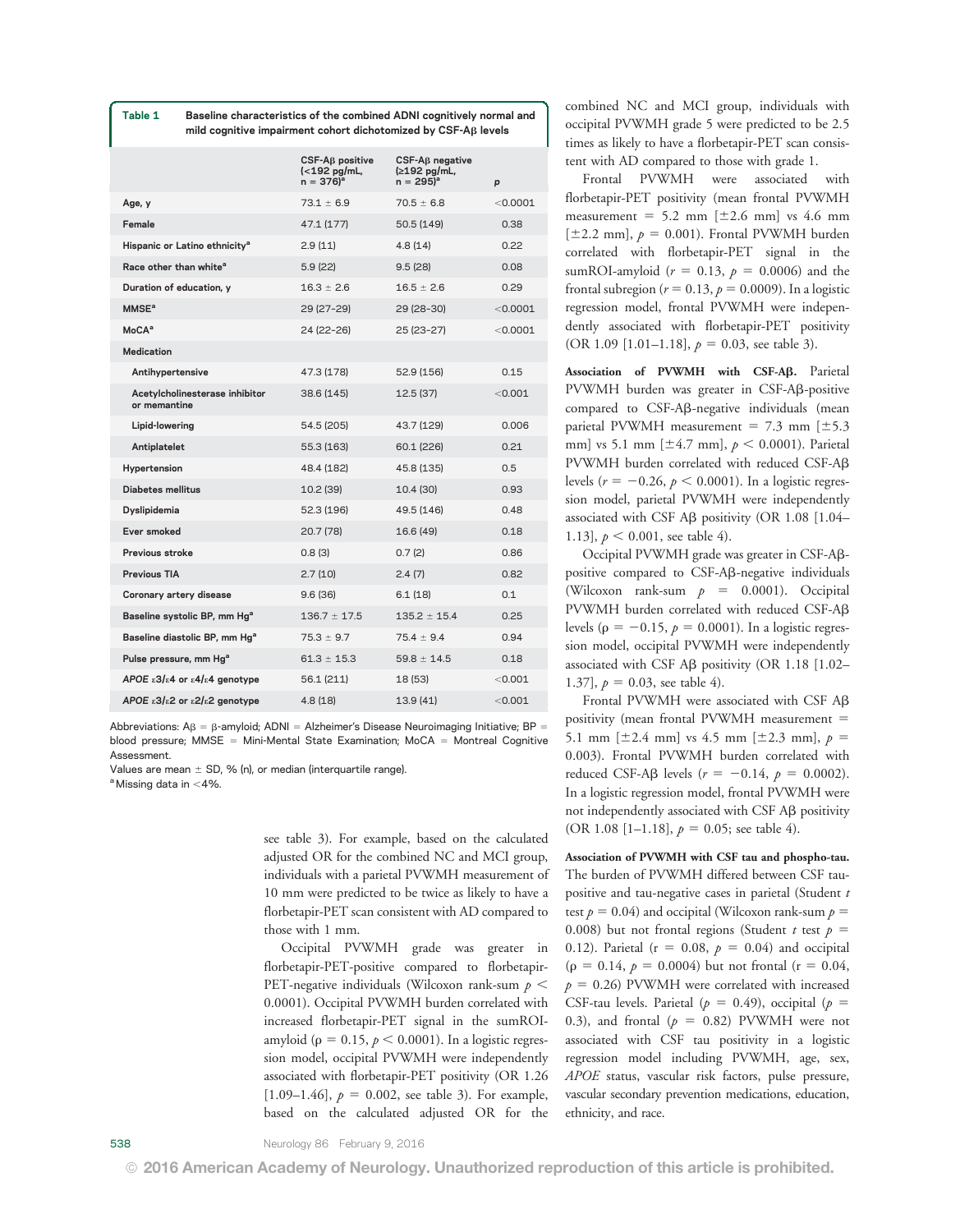Table 2 Association between quartile/grade of frontal, parietal, and occipital PVWMH and biomarkers of elevated cerebral amyloid

|                        | Overall<br>proportion, % (n) | Measurement<br>range, mm | CSF-A <sub>B</sub> positive,<br>% (n) <sup>a</sup> | $\mathsf{p}$ | Florbetapir-<br><b>PET</b><br>positive, % (n) <sup>a</sup> | $\mathsf{p}$ |
|------------------------|------------------------------|--------------------------|----------------------------------------------------|--------------|------------------------------------------------------------|--------------|
| <b>Frontal PVWMH</b>   |                              |                          |                                                    |              |                                                            |              |
| <b>Ouartile 1</b>      | 27.7 (193)                   | $0 - 3.5$                | 48.9 (90)                                          | 0.001        | 40.3(77)                                                   | 0.01         |
| <b>Ouartile 2</b>      | 23.6 (165)                   | $3.6 - 4.4$              | 49.4 (77)                                          |              | 41.8 (69)                                                  |              |
| Quartile 3             | 25.5 (178)                   | $4.5 - 5.6$              | 59 (102)                                           |              | 51.1(91)                                                   |              |
| Quartile 4             | 23.2 (162)                   | $5.7 - 22.1$             | 67.7 (107)                                         |              | 55.6 (89)                                                  |              |
| <b>Parietal PVWMH</b>  |                              |                          |                                                    |              |                                                            |              |
| <b>Ouartile 1</b>      | 38.4 (268)                   | $0 - 1$                  | 44.7 (117)                                         | < 0.001      | 35.8 (96)                                                  | < 0.001      |
| Quartile 2             | 12 (84)                      | $1.1 - 6.5$              | 49.4 (39)                                          |              | 43.9 (36)                                                  |              |
| Quartile 3             | 25.2 (176)                   | $6.6 - 10$               | 62.7 (104)                                         |              | 50.9 (89)                                                  |              |
| Quartile 4             | 24.4 (170)                   | 10.1-23.6                | 70.7 (116)                                         |              | 62.1 (105)                                                 |              |
| <b>Occipital PVWMH</b> |                              |                          |                                                    |              |                                                            |              |
| Grade 0-3              | 23.1 (161)                   |                          | 42.9 (67)                                          | < 0.001      | 32.5(52)                                                   | < 0.001      |
| Grade 4                | 21.9(153)                    | —                        | 57.1 (84)                                          |              | 46.1 (70)                                                  |              |
| Grade 5                | 30.9 (216)                   | —                        | 56 (116)                                           |              | 49.3 (106)                                                 |              |
| Grade 6                | 24.1 (168)                   |                          | 67.7 (109)                                         |              | 58.6 (98)                                                  |              |
|                        |                              |                          |                                                    |              |                                                            |              |

Abbreviations:  $A\beta = \beta$ -amyloid; PVWMH = periventricular white matter hyperintensities.  $a$  Missing data in  $<$  4%.

Occipital PVWMH grade was associated with CSF phospho-tau positivity (Wilcoxon rank-sum  $p = 0.002$ ). The burden of PVWMH did not differ between CSF phospho-tau-positive and phospho-taunegative cases in frontal (Student t test  $p = 0.07$ ) or parietal (Student t test  $p = 0.09$ ) regions. Occipital PVWMH correlated with increased CSF-phosphotau levels ( $\rho = 0.13$ ,  $p = 0.0006$ ). There was no correlation between CSF-phospho-tau levels and frontal ( $r = 0.03$ ,  $p = 0.43$ ) or parietal ( $r = 0.07$ ,  $p = 0.08$ ) PVWMH. In a logistic regression model including PVWMH, age, sex, APOE status, vascular risk factors, pulse pressure, vascular secondary prevention medications, education, ethnicity, and race, parietal ( $p = 0.84$ ), occipital ( $p = 0.09$ ), and frontal ( $p = 0.5$ 0.38) PVWMH were not associated with CSF phospho-tau positivity.

Association of PVWMH with FDG-PET. Parietal  $(r =$  $-0.17$ ,  $p < 0.0001$ ), occipital ( $p = -0.1$ ,  $p =$ 0.006), and frontal  $(r = -0.12, p = 0.001)$ PVWMH were correlated with reduced sumROI-FDG uptake. Parietal PVWMH were also correlated with reduced FDG uptake in the parietal (angular and posterior cingulate) subregions ( $r =$  $-0.18$ ,  $p < 0.0001$ ). In linear regression models including PVWMH and  $CSF-AB$  levels, parietal (coefficient =  $-0.013$   $[-0.023$  to  $-0.005]$  per mm increase,  $p = 0.003$ ), occipital (coefficient =  $-0.041$   $[-0.079$  to  $-0.003$ ] per grade increase,  $p = 0.03$ ), and frontal (coefficient = -0.026

 $[-0.045 \text{ to } -0.006]$  per mm increase,  $p = 0.009$ ) PVWMH were independently associated with sumROI-FDG uptake.

Association of volumetric measures of total white matter lesion burden with PVWMH, CSF biomarkers, florbetapir-PET, and FDG-PET. Frontal  $(r = 0.63,$  $p < 0.0001$ ), parietal (r = 0.61,  $p < 0.0001$ ), and occipital ( $\rho = 0.33$ ,  $p < 0.0001$ ) PVWMH measurements were correlated with volumetric measurements of total white matter hyperintensity burden (volTWMH). In logistic regression models including volTWMH, age, sex, APOE status, vascular risk factors, pulse pressure, vascular secondary prevention medications, education, ethnicity, and race, volTWMH was independently associated with florbetapir-PET positivity (OR 1.04 [1.01–1.06],  $p = 0.003$ ) and CSF-A $\beta$  positivity (OR 1.05 [1.02–1.07],  $p = 0.002$ ) but not CSF-tau positivity (OR 1 [0.98-1.02],  $p = 0.79$ ) or CSF-phospho-tau positivity (OR 1 [0.98–1.02],  $p = 0.99$ ). In a linear regression model including volTWMH and CSF-Ab levels, volTWMH was independently associated with sumROI-FDG uptake (coefficient  $-0.008$   $[-0.013]$ to  $-0.002$ ],  $p < 0.001$ ).

DISCUSSION In a large cohort of clinically wellcharacterized cognitively normal and amnestic MCI participants, we demonstrated an association between increased parietal, occipital, and frontal PVWMH burden and CSF and PET measures of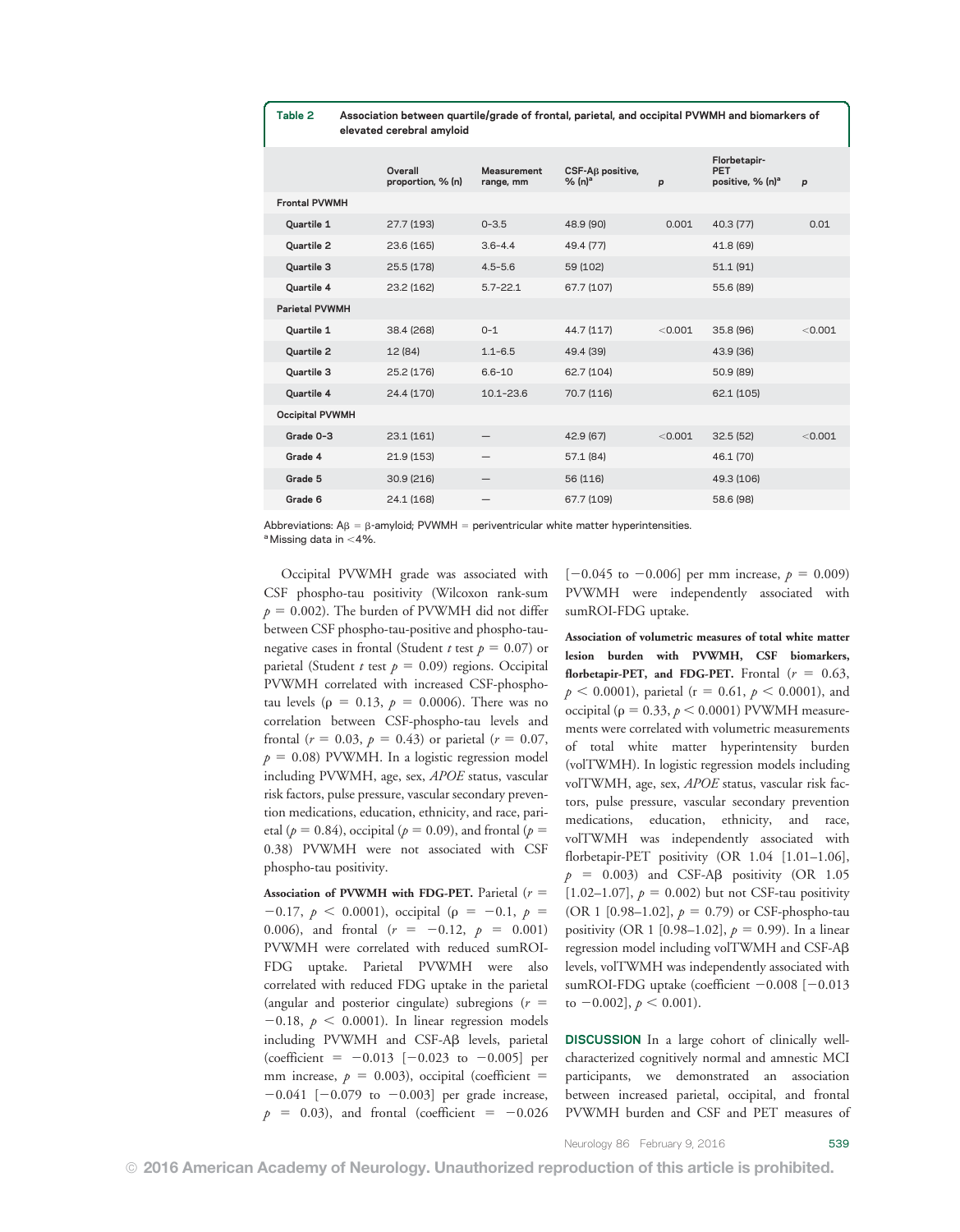| Table 3                  | Logistic regression models for the association of PVWMH with florbetapir-PET signal (dichotomized as >1.11 or ≤1.11) adjusting for potential confoundersª |                     |         |                     |         |                    |         |                                                                                                                                   |         |                     |         |
|--------------------------|-----------------------------------------------------------------------------------------------------------------------------------------------------------|---------------------|---------|---------------------|---------|--------------------|---------|-----------------------------------------------------------------------------------------------------------------------------------|---------|---------------------|---------|
|                          |                                                                                                                                                           | Model 1             |         | Model 2             |         | Model 3            |         | Model 4                                                                                                                           |         | Model 5             |         |
|                          |                                                                                                                                                           | OR (95% CI)         |         | OR (95% CI)         | Q       | OR (95% CI)        | Q       | OR (95% CI)                                                                                                                       | Q       | OR (95% CI)         | Q       |
|                          | Combined cognitively normal and MCI participants                                                                                                          |                     |         |                     |         |                    |         |                                                                                                                                   |         |                     |         |
| Frontal PVWMH            |                                                                                                                                                           | $1.12(1.04 - 1.19)$ | 0.002   | 1.09 (1.02-1.17)    | 0.01    | 1.14 (1.06-1.22)   | < 0.001 | $1.1(1.03 - 1.18)$                                                                                                                | 0.006   | 1.09 (1.01-1.18)    | 0.03    |
| Parietal PVWMH           |                                                                                                                                                           | 1.09 (1.05-1.12)    | < 0.001 | 1.07 (1.04-1.11)    | < 0.001 | 1.11 (1.07-1.15)   | < 0.001 | 1.08 (1.06-1.12)                                                                                                                  | < 0.001 | 1.09 (1.05-1.13)    | < 0.001 |
| Occipital PVWMH          |                                                                                                                                                           | $1.34(1.18 - 1.52)$ | < 0.001 | $1.27(1.11 - 1.45)$ | < 0.001 | 1.36 (1.18-1.55)   | < 0.001 | $1.37(1.2 - 1.57)$                                                                                                                | < 0.001 | 1.26 (1.09-1.46)    | 0.002   |
|                          | Cognitively normal participants                                                                                                                           |                     |         |                     |         |                    |         |                                                                                                                                   |         |                     |         |
| Frontal PVWMH            |                                                                                                                                                           | 1.25 (1.07-1.47)    | 0.004   | $1.22(1.04 - 1.43)$ | 0.01    | $1.28(1.09 - 1.5)$ | 0.003   | 1.25 (1.06-1.46)                                                                                                                  | 0.007   | $1.22(1.04 - 1.44)$ | 0.01    |
| Parietal PVWMH           |                                                                                                                                                           | 1.11 (1.05-1.18)    | < 0.001 | 1.09 (1.03-1.16)    | 0.003   | 1.13 (1.06-1.2)    | < 0.001 | $1.15(1.08 - 1.22)$                                                                                                               | < 0.001 | 1.14 (1.06-1.22)    | < 0.001 |
| Occipital PVWMH          |                                                                                                                                                           | $1.32(1.06 - 1.63)$ | 0.01    | $1.2(0.96 - 1.51)$  | 0.11    | 1.31 (1.05-1.63)   | 0.02    | 1.34 (1.06-1.71)                                                                                                                  | 0.02    | $1.16(0.89 - 1.5)$  | 0.27    |
| <b>MCI</b> participants  |                                                                                                                                                           |                     |         |                     |         |                    |         |                                                                                                                                   |         |                     |         |
| Frontal PVWMH            |                                                                                                                                                           | 1.04 (0.96-1.12)    | 0.34    | $1(0.93 - 1.08)$    | 0.96    | 1.08 (0.99-1.17)   | 0.08    | $1.02(0.94 - 1.1)$                                                                                                                | 0.62    | 1.02 (0.93-1.12)    | 0.71    |
| Parietal PVWMH           |                                                                                                                                                           | 1.07 (1.03-1.11)    | < 0.001 | $1.05(1 - 1.09)$    | 0.03    | 1.1 (1.05-1.15)    | < 0.001 | $1.07(1.03 - 1.11)$                                                                                                               | 0.001   | $1.06(1.01 - 1.11)$ | 0.02    |
| Occipital PVWMH          |                                                                                                                                                           | $1.34(1.14 - 1.58)$ | < 0.001 | 1.26 (1.06-1.49)    | 0.008   | $1.42(1.19 - 1.7)$ | < 0.001 | 1.38 (1.17-1.64)                                                                                                                  | < 0.001 | 1.32 (1.08-1.61)    | 0.006   |
| matter hyperintensities. | Abbreviations: CI = confidence interval; MCI = mild cognitive impairment; OR                                                                              |                     |         |                     |         |                    |         | = odds ratio per mm increase in frontal or parietal PVWMH or per grade increase in occipital PVWMH; PVWMH = periventricular white |         |                     |         |

Model 1, unadjusted. Model 2, adjusted for age. Model 3, adjusted for APOE status (presence of ε3/c4 or e4c4 and presence of ε2/c3 or ε2ε2). Model 4, adjusted for sex, hypertension, dyslipidemia, diabetes mellitus, ever Model 1, unadjusted. Model 2, adjusted for APOE status (presence of e3/e4 or e4e4 and presence of e2/e3 or e2e2). Model 4, adjusted for sex, hypertension, dyslipidemia, diabetes mellitus, ever smoking, antiplatelet, antihypertensive, lipid-lowering medication use, pulse pressure, duration of education, race (white vs nonwhite), and ethnicity (Hispanio/Latino vs not). Model 5, adjusted for age, APOE status, sex, smoking, antiplatelet, antihypertensive, lipid-lowering medication use, pulse pressure, duration of education, race (white vs nonwhite), and ethnicity (Hispanic/Latino vs not). Model 5, adjusted for age, APOE status, sex, rypertension, dyslipidemia, diabetes mellitus, ever smoking, antiplatelet, antipidety pertensive, lipid-lowering medication use, pulse pressure, duration of education, race (white vs norwhite), and ethnicity (Hispanic/Lati hypertension, dyslipidemia, diabetes mellitus, ever smoking, artipidatelet, antipidate in prechication use, pulse pressure, duration of education, race (white ys nonwhite), and ethnicity (Hispanic/Latino vs not)<br>\* \* \* ~ \* nyperintensities. <sup>9</sup>Missing data in <2% Missing data in matter |

elevated cerebral amyloid. This association was independent of other important predictors of cerebral amyloidosis such as age and having an APOE4 allele. The associations between PVWMH and CSF-tau and CSF-phospho-tau were weaker and topographically posterior predominant. A recent study in the ADNI cohort showed that lobar cerebral microbleeds (CMBs), a marker of cortical arterial disease, are also associated with lower levels of CSF-A $\beta$  and high CSF-phospho-tau.<sup>16</sup> Previously, PVWMH have been shown to be independently associated with CMBs.<sup>17</sup> Taken together, these findings could support a hypothesis that cortical arterial disease, identified by PVWMH burden or CMBs, is associated with both increased cerebral amyloid and to a lesser extent increased tau in NC and MCI. The mechanisms underlying any such associations remain to be clarified.3,18,19

Frontal PVWMH were not associated with biomarkers of elevated amyloid in the MCI subgroup. This mirrors the lower prevalence of CAA angiopathy in frontal compared to parieto-occipital areas<sup>20</sup> and therefore the association between PVWMH and cerebral amyloidosis could be driven by CAA-associated cortical arteriopathy.<sup>21</sup> Supporting this, others have shown that a more prominent posterior WMH distribution is an independent predictor of pathologic evidence of CAA.22 In addition, parietal and occipital lobar CMB counts have been shown to be increased in those with greater WMH burden.<sup>23</sup> Conversely, occipital PVWMH in the NC subgroup were less strongly associated with biomarkers of elevated amyloid. One explanation for this could be reduced burden of CAA in the NC group and therefore increased relative importance of other drivers of occipital PVWMH, such as arteriosclerosis or degeneration. Supporting this interpretation, the topography of PVWMH has been shown to correspond to areas of reduced relative perfusion on SPECT imaging irrespective of disease state (including healthy aging, MCI/AD, and CAA), suggesting that PVWMH occurrence may have a stronger relationship with hemodynamic compromise than the specific underlying pathogenic mechanism.24

PVWMH were associated with FDG-PET hypometabolism in regions of the brain known to be vulnerable to amyloid accumulation, i.e., angular, temporal, and posterior cingulate. These associations were independent of CSF-Aß levels. Similar patterns of FDG-PET hypometabolism have previously been shown to be a risk marker for clinical progression.<sup>25</sup> In addition, parietal WMH volume has been shown to predict incident dementia independent of hippocampal volume.26 Our findings suggest that PVWMH are a risk marker for cognitive deterioration both by amyloid-related and independent mechanisms.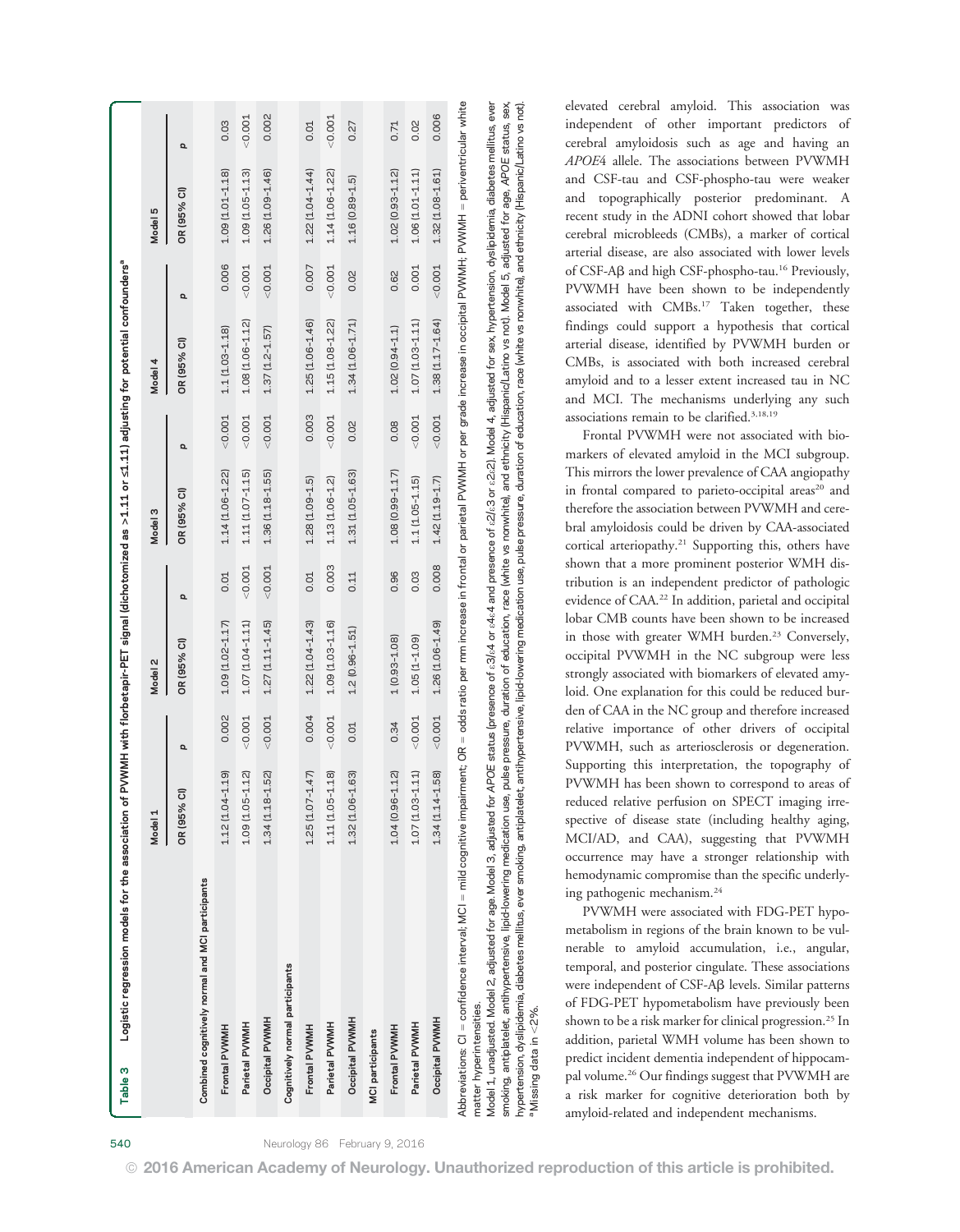| Table 4                 | Logistic regression models for the association of PVWMH with CSF-Aβ (dichotomized as ≥192 pg/mL, <192 pg/mL) adjusting for potential confoundersª                                                                                                          |                    |         |                     |         |                     |         |                     |         |                                                                                                                                                                                            |         |
|-------------------------|------------------------------------------------------------------------------------------------------------------------------------------------------------------------------------------------------------------------------------------------------------|--------------------|---------|---------------------|---------|---------------------|---------|---------------------|---------|--------------------------------------------------------------------------------------------------------------------------------------------------------------------------------------------|---------|
|                         |                                                                                                                                                                                                                                                            | Model 1            |         | Model 2             |         | Model 3             |         | Model 4             |         | Model 5                                                                                                                                                                                    |         |
|                         |                                                                                                                                                                                                                                                            | OR (95% CI)        |         | OR (95% CI)         | Q       | OR (95% CI)         | Q       | OR (95% CI)         | Q       | OR (95% CI)                                                                                                                                                                                | p       |
|                         | Combined cognitively normal and MCI participants                                                                                                                                                                                                           |                    |         |                     |         |                     |         |                     |         |                                                                                                                                                                                            |         |
| Frontal PVWMH           |                                                                                                                                                                                                                                                            | 1.11 (1.04-1.2)    | 0.004   | $1.09(1.01 - 1.17)$ | 0.03    | 1.13 (1.05-1.22)    | 0.002   | 1.1 (1.02-1.19)     | 0.009   | $1.08(1 - 1.18)$                                                                                                                                                                           | 0.05    |
| Parietal PVWMH          |                                                                                                                                                                                                                                                            | 1.09 (1.06-1.13)   | < 0.001 | $1.07(1.04 - 1.11)$ | < 0.001 | 1.12 (1.08-1.16)    | 0.001   | 1.09 (1.06-1.13)    | < 0.001 | 1.08 (1.04-1.13)                                                                                                                                                                           | < 0.001 |
| Occipital PVWMH         |                                                                                                                                                                                                                                                            | 1.29 (1.13-1.46)   | < 0.001 | 1.19 (1.04-1.36)    | 0.009   | $1.31(1.14 - 1.5)$  | < 0.001 | $1.3(1.15 - 1.49)$  | < 0.001 | 1.18 (1.02-1.37)                                                                                                                                                                           | 0.03    |
|                         | Cognitively normal participants                                                                                                                                                                                                                            |                    |         |                     |         |                     |         |                     |         |                                                                                                                                                                                            |         |
| Frontal PVWMH           |                                                                                                                                                                                                                                                            | 1.34 (1.11-1.61)   | 0.002   | 1.3 (1.08-1.58)     | 0.006   | 1.38 (1.13-1.68)    | 0.001   | $1.3(1.07 - 1.57)$  | 0.006   | 1.29 (1.05-1.58)                                                                                                                                                                           | 0.02    |
| Parietal PVWMH          |                                                                                                                                                                                                                                                            | 1.11 (1.05-1.18)   | < 0.001 | 1.08 (1.03-1.16)    | 0.005   | 1.14 (1.07-1.21)    | < 0.001 | 1.13 (1.06-1.21)    | < 0.001 | 1.14 (1.05-1.23)                                                                                                                                                                           | < 0.001 |
| Occipital PVWMH         |                                                                                                                                                                                                                                                            | $1.2(0.97 - 1.47)$ | 0.09    | 1.05 (0.83-1.31)    | 0.7     | 1.19 (0.96-1.48)    | 0.11    | $1.24(0.98 - 1.56)$ | 0.07    | 1.06 (0.81-1.38)                                                                                                                                                                           | 0.67    |
| <b>MCI</b> participants |                                                                                                                                                                                                                                                            |                    |         |                     |         |                     |         |                     |         |                                                                                                                                                                                            |         |
| Frontal PVWMH           |                                                                                                                                                                                                                                                            | 1.03 (0.95-1.11)   | 0.49    | $0.99(0.91 - 1.07)$ | 0.81    | $1.05(0.97 - 1.14)$ | 0.24    | $1.01(0.93 - 1.1)$  | 0.75    | $0.99(0.91 - 1.1)$                                                                                                                                                                         | 0.98    |
| Parietal PVWMH          |                                                                                                                                                                                                                                                            | 1.08 (1.04-1.12)   | < 0.001 | $1.05(1.01 - 1.1)$  | 0.03    | 1.1 (1.05-1.15)     | < 0.001 | 1.07 (1.03-1.12)    | 0.001   | 1.06 (1.01-1.11)                                                                                                                                                                           | 0.03    |
| Occipital PVWMH         |                                                                                                                                                                                                                                                            | 1.32 (1.12-1.55)   | 0.001   | $1.22(1.03 - 1.45)$ | 0.03    | 1.38 (1.15-1.65)    | 0.001   | $1.35(1.14 - 1.6)$  | 0.001   | $1.25(1.02 - 1.52)$                                                                                                                                                                        | 0.03    |
|                         | Abbreviations: Aβ = β-amyloid; Cl = confidence interval; MCl = mild cognitive impairment; OR = odds ratio per mm increase in frontal or parietal PVWMH or per grade increase in occipital PVWMH; PVWMH =<br>periventricular white matter hyperintensities. |                    |         |                     |         |                     |         |                     |         | مست مستالموسوم والمسواد والمسامي المستحق والمستحد والمحافي المستالي المستر والمراقب ومستحق ومستعمل المستحد المستحد المستحد المستحد المستحد المستحد المستحد المستحد المستحد المستحد المستحد |         |

Model 1, unadjusted. Model 2, adjusted for APOE status (presence of e3/e4 or e4e4 and presence of e2/e3 or e2e2). Model 4, adjusted for sex, hypertension, dyslipidemia, diabetes mellitus, ever adjuster of the sext, nypertension assement of the memory of the sext of the several constraints, ever smoking, antiplatelet, antihypertensive, lipid-lowering medication use, pulse pressure, duration of education, race (white vs nonwhite), and ethnicity (Hispanic/Latino vs not). Model 5, adjusted for age, APOE status, sex, smoking, antiplatelet, antihypertensive, lipid-lowering medication use, pulse pressure, duration of education, race (white vs nonwhite), and ethnicity (Hispanic/Latino vs not). Model 5, adjusted for age, APOE status, sex, hypertension, dyslipidemia, diabetes mellitus, ever smoking, antiplatelet, antihypertensive, lipid-lowering medication use, pulse pressure, duration of education, race (white vs nonwhite), and ethnicity (Hispanic/Latino vs hypertension, dyslipidemia, diabetes mellitus, ever smoking, antiplatelet, antiplatelet, antihypertensive, lipid-lowering medication use, pulse pressure, duration race (white ys non/white), and ethnicily (Hispanic/Latino v **SQUARE DIGESTION DIGESTS** of the set of Model 1, unadjusted. Model 2, adjusted for age. Model 3, adjusted for APOE status (presence of Missing data in <4% Missing data in

Previous studies exploring the association between pathologic and in vivo biomarkers of  $A\beta$  load and WMH have shown conflicting results.<sup>27-34</sup> Many such studies were small or used heterogeneous image acquisition protocols. In these studies, a variety of image analysis paradigms were used to define WMH burden including volumetrics and semiquantitative visual rating scales. Using multicenter standardized data acquisition protocols and the rating methods described, we were able to characterize PVWMH in the frontal, parietal, and occipital areas in a large cohort of NC and MCI patients with sufficient statistical power to control for multiple potential confounders including age and APOE genotype.

There are a number of considerations to be taken into account while interpreting our findings. First, we did not use a more complex volumetric method to quantify burden of PVWMH. Our PVWMH rating methods provide a semiquantitative estimate of disease severity. However, our measurements and findings correlated well with a well-described volumetric method of assessing total WMH burden.10 In addition, we were able to show regional variations in associations between CSF and PET markers of elevated amyloid and PVWMH. Second, we included ADNIdefined NC and MCI participants and not those with dementia. We elected to study this group as protocol eligibility criteria did not require consideration of WMH burden. In contrast, ADNI criteria for AD dementia, which include the National Institute of Neurological and Communicative Disorders and Stroke–Alzheimer's Disease and Related Disorders Association (NINCDS-ADRDA) criteria for probable AD, specifically exclude individuals with investigator-perceived excess of white matter lesions over age-expected norms.<sup>35,36</sup> The inclusion of cases with a varied burden of WMH may increase the applicability of our findings to individuals seen in clinical practice. Finally, PVWMH rating in this study was performed by a blinded nonexpert rater trained in the methods described. Scores for frontal and parietal PVWMH showed excellent absolute and consistency of agreement with independent rating by an experienced vascular neurologist. This suggests that these methods could be used by clinicians and researchers of varying experience levels. Occipital PVWMH rating showed excellent consistency of agreement but only moderate absolute agreement, likely reflecting the difficulty of quantifying the less prominent MRI FLAIR hyperintensity frequently observed in lesions in this region.

Quantifying PVWMH could improve identification of those at increased risk of significant amyloid accumulation and accelerated cognitive decline. If confirmed in an independent cohort, these scales could cost-effectively identify individuals more likely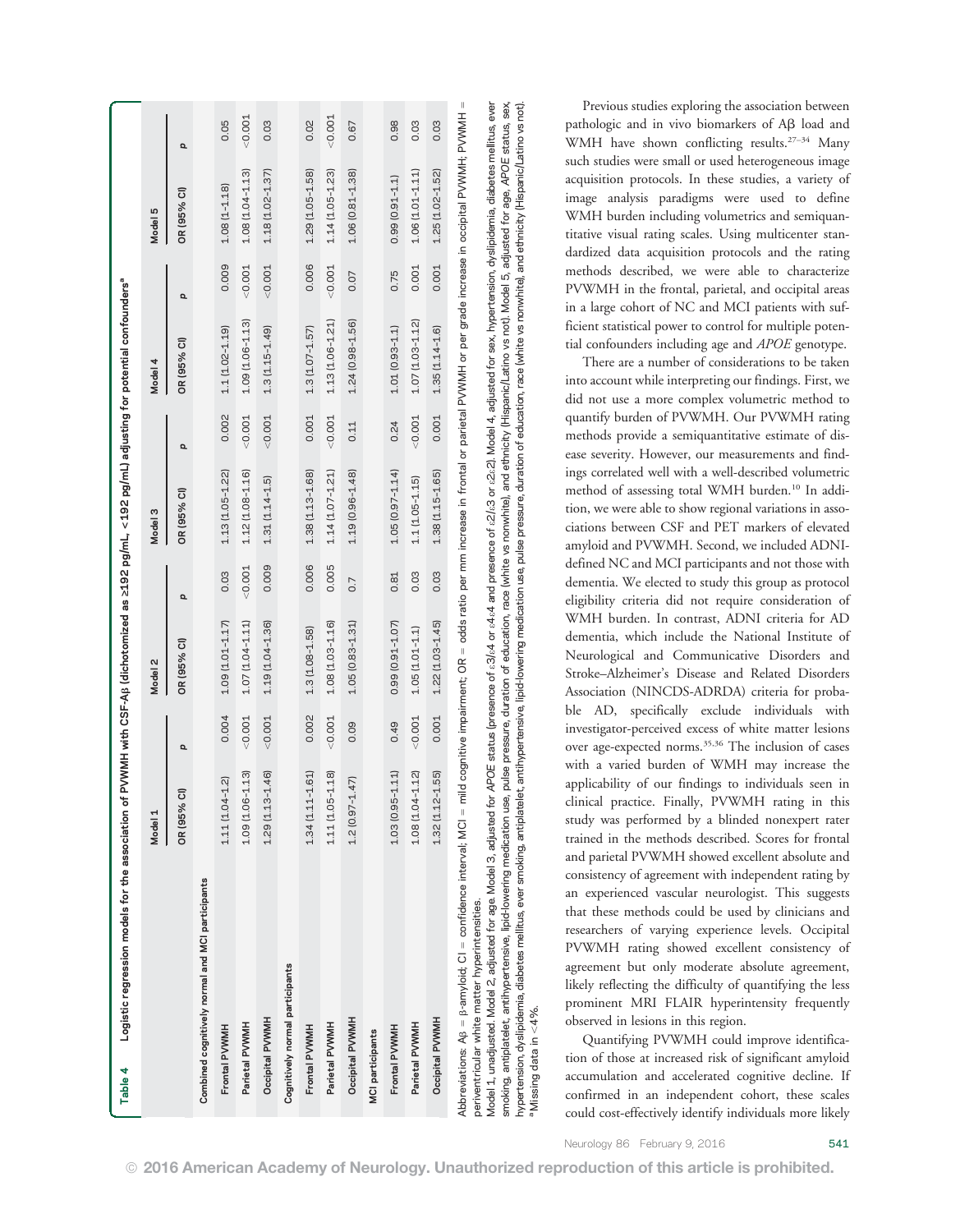to have significant cerebral amyloidosis and more likely to benefit from intervention in clinical trials of anti-amyloid therapies. Conversely, studies using eligibility criteria such as the NINCDS-ADRDA or National Institute on Aging–Alzheimer's Association, which specifically exclude those with pronounced WMH, might reduce the number of participants who may benefit, leading to increased costs and reduced statistical power.<sup>35,36</sup> Future studies should focus on better understanding the mechanisms underlying the association between PVWMH and elevated cerebral amyloid, which may provide novel therapeutic targets in AD.

#### AUTHOR CONTRIBUTIONS

Dr. Michael Marnane contributed to design and conceptualization of the study, analysis and interpretation of the data, developing the image analysis paradigm, and drafting and revising the manuscript for intellectual content. Osama O. Al-Jawadi contributed by analyzing the data, developing the image analysis paradigm, and drafting the manuscript. Shervin Mortazavi contributed by analyzing the data and developing the image analysis paradigm. Kathleen Pogorzelec contributed by analyzing the data and developing the image analysis paradigm. Dr. Bing Wei Wang contributed by analyzing the data and developing the image analysis paradigm. Dr. Howard H. Feldman contributed by revising the manuscript for intellectual content. Dr. Ging-Yuek R. Hsiung contributed to conceptualization of the study, supervision of the analysis, and revising the manuscript for intellectual content.

### ACKNOWLEDGMENT

The authors thank the ADNI participants and its principal investigators and study teams for their efforts in generating the data used for these analyses.

#### STUDY FUNDING

Dr. Hsiung acknowledges funding support from the Ralph Fisher Professorship in Alzheimer's Research (Alzheimer Society of British Columbia, Canada) and the CIHR Clinical Genetics Investigatorship award. Dr. Marnane's salary was funded by an unrestricted research fellowship award from the Heart and Stroke Foundation of Canada. Data collection and sharing for this project was funded by ADNI (National Institutes of Health grant U01 AG024904) and DOD ADNI (Department of Defense award number W81XWH-12-2-0012). ADNI is funded by the National Institute on Aging, the National Institute of Biomedical Imaging and Bioengineering, and through contributions from the following: AbbVie; Alzheimer's Association; Alzheimer's Drug Discovery Foundation; Araclon Biotech; BioClinica, Inc.; Biogen; Bristol-Myers Squibb Company; CereSpir, Inc.; Eisai Inc.; Elan Pharmaceuticals, Inc.; Eli Lilly and Company; EuroImmun; F. Hoffmann-La Roche Ltd. and its affiliated company Genentech, Inc.; Fujirebio; GE Healthcare; IXICO Ltd.; Janssen Alzheimer Immunotherapy Research & Development, LLC; Johnson & Johnson Pharmaceutical Research & Development LLC; Lumosity; Lundbeck; Merck & Co., Inc.; Meso Scale Diagnostics, LLC; NeuroRx Research; Neurotrack Technologies; Novartis Pharmaceuticals Corporation; Pfizer Inc.; Piramal Imaging; Servier; Takeda Pharmaceutical Company; and Transition Therapeutics. The Canadian Institutes of Health Research provides funds to support ADNI clinical sites in Canada. Private sector contributions are facilitated by the Foundation for the NIH [\(www.fnih.org\)](http://www.fnih.org). The grantee organization is the Northern California Institute for Research and Education, and the study is coordinated by the Alzheimer's Disease Cooperative Study at the University of California, San Diego. ADNI data are disseminated by the Laboratory for Neuroimaging at the University of Southern California.

#### **DISCLOSURE**

M. Marnane, O. Al-Jawadi, S. Mortazavi, K. Pogorzelec, and B. Wang report no disclosures relevant to the manuscript. H. Feldman reports having been the UBC site principal investigator for ADNI through 2008. He is currently UBC site co-Investigator for ADNI. He has no other disclosures related to this study. G. Hsiung reports being the UBC site principal investigator for ADNI since 2008. He has no other disclosures related to this study. Go to [Neurology.org](http://neurology.org/lookup/doi/10.1212/WNL.0000000000002352) for full disclosures.

Received June 1, 2015. Accepted in final form October 19, 2015.

#### REFERENCES

- 1. Thal DR, Attems J, Ewers M. Spreading of amyloid, tau, and microvascular pathology in Alzheimer's disease: findings from neuropathological and neuroimaging studies. J Alzheimers Dis 2014;42:S421–S429.
- 2. Snyder HM, Corriveau RA, Craft S, et al. Vascular contributions to cognitive impairment and dementia including Alzheimer's disease. Alzheimers Dement 2015;11: 710–717.
- 3. Weller RO, Hawkes CA, Kalaria RN, Werring DJ, Carare RO. White matter changes in dementia: role of Impaired drainage of interstitial fluid. Brain Pathol 2014;25:63–78.
- 4. Jellinger KA. Pathology and pathogenesis of vascular cognitive impairment: a critical update. Front Aging Neurosci 2013;5:17.
- 5. Moody DM, Bell MA, Challa VR. Features of the cerebral vascular pattern that predict vulnerability to perfusion or oxygenation deficiency: an anatomic study. AJNR Am J Neuroradiol 1990;11:431–439.
- 6. Gouw AA, Seewann A, van der Flier WM, et al. Heterogeneity of small vessel disease: a systematic review of MRI and histopathology correlations. J Neurol Neurosurg Psychiatry 2011;82:126–135.
- 7. Conklin J, Silver FL, Mikulis DJ, Mandell DM. Are acute infarcts the cause of leukoaraiosis? Brain mapping for 16 consecutive weeks. Ann Neurol 2014;76:899–904.
- 8. Duering M, Csanadi E, Gesierich B, et al. Incident lacunes preferentially localize to the edge of white matter hyperintensities: insights into the pathophysiology of cerebral small vessel disease. Brain 2013;136:2717–2726.
- 9. Jack CR Jr, Bernstein MA, Borowski BJ, et al. Update on the magnetic resonance imaging core of the Alzheimer's disease neuroimaging initiative. Alzheimers Dement 2010; 6:212–220.
- 10. DeCarli C, Fletcher E, Ramey V, Harvey D, Jagust WJ. Anatomical mapping of white matter hyperintensities (WMH): exploring the relationships between periventricular WMH, deep WMH, and total WMH burden. Stroke 2005;36:50–55.
- 11. Landau SM, Lu M, Joshi AD, et al. Comparing positron emission tomography imaging and cerebrospinal fluid measurements of beta-amyloid. Ann Neurol 2013;74: 826–836.
- 12. Alzheimer Disease Neuroimaging Initiative investigators. ADNI-go PET Technical Procedures Manual AV-45 & FDG. Available at: [http://www.adni-info.org/Scientists/](http://www.adni-info.org/Scientists/doc/ADNIGO_PET_Tech_Manual_01142011.pdf) [doc/ADNIGO\\_PET\\_Tech\\_Manual\\_01142011.pdf.](http://www.adni-info.org/Scientists/doc/ADNIGO_PET_Tech_Manual_01142011.pdf) Accessed May 14, 2015.
- 13. Landau SM, Harvey D, Madison CM, et al. Associations between cognitive, functional, and FDG-PET measures of decline in AD and MCI. Neurobiol Aging 2011;32: 1207–1218.
- 14. Shaw LM, Vanderstichele H, Knapik-Czajka M, et al. Cerebrospinal fluid biomarker signature in Alzheimer's disease neuroimaging initiative subjects. Ann Neurol 2009;65: 403–413.